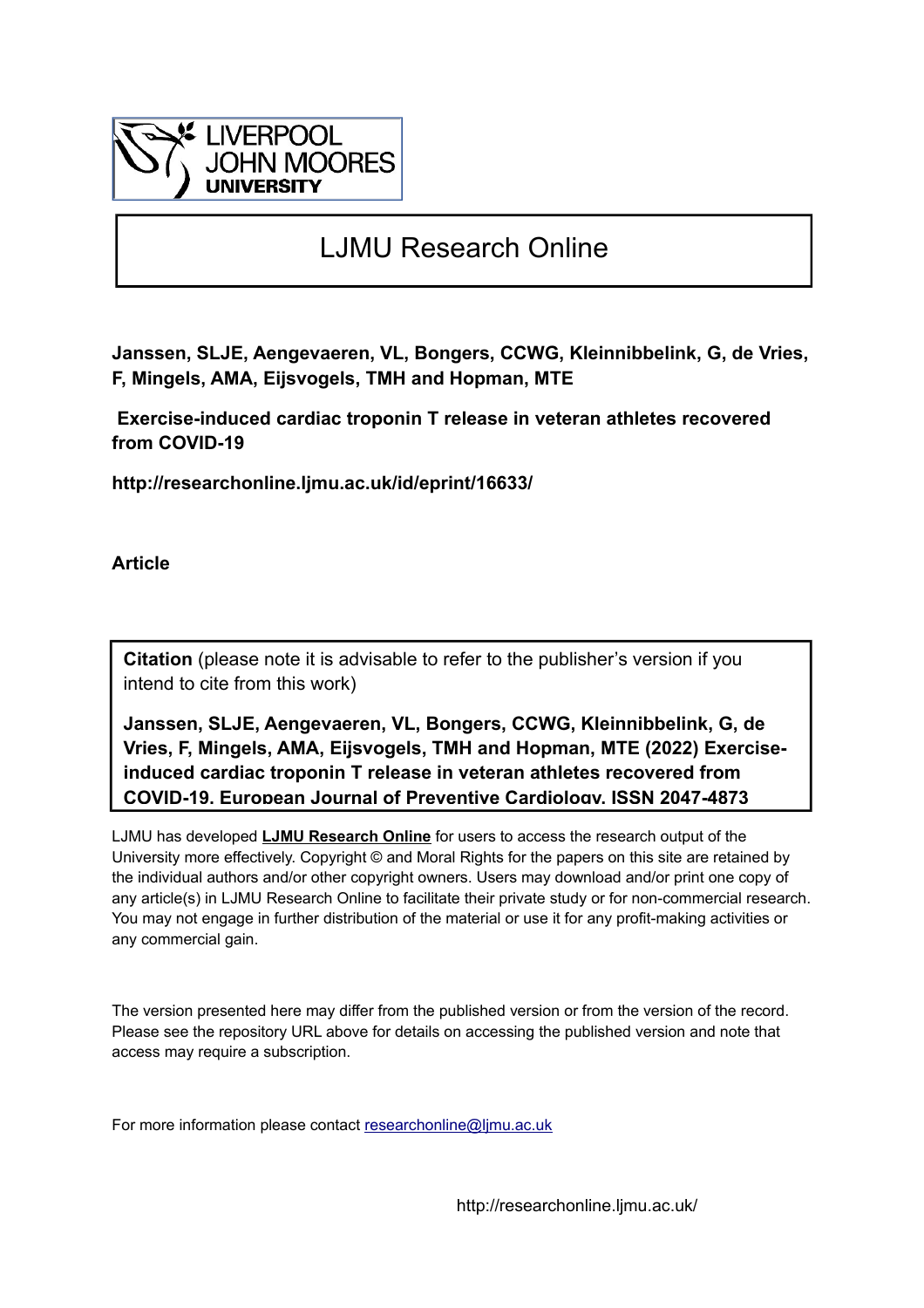<span id="page-1-0"></span>

# Exercise-induced cardiac troponin Trelease in veteran athletes recovered from COVID-19

Sylvan L.J.E. Janssen @ <sup>1</sup>, Vincent L. Aengevaeren @ <sup>1</sup>, Coen C.W.G. Bongers @ <sup>1</sup>, Geert Kleinnibbelink  $\bullet$  <sup>1</sup>, Femke de Vries<sup>1</sup>, Alma M.A. Mingels  $\bullet$  <sup>2</sup>, Thijs M.H. Eijsvogels  $\bm{\textcircled{\textsf{P}}}^{\mathbf 1_\ast}$ , and Maria T.E. Hopman  $\bm{\textcircled{\textsf{P}}}^{\mathbf 1}$ 

<sup>1</sup>Department of Physiology, Radboud Institute for Health Sciences, Radboud University Medical Center, PO Box 9101, 6500 HB Nijmegen, The Netherlands; and <sup>2</sup>Department of Clinical Chemistry, Central Diagnostic Laboratory, Maastricht University Medical Center, PO Box 5800, 6202 AZ Maastricht, the Netherlands

Received 12 January 2022; revised 11 February 2022; editorial decision 16 February 2022; accepted 21 February 2022

Keywords Biomarker • SARS-CoV-2 • COVID-19 • Exercise • Heart

Coronavirus disease 2019 (COVID-19) can cause myocardial injury as evidenced by increased resting cardiac troponin (cTn) concentra-tions.<sup>[1](#page-4-0)</sup> Stressing the heart with exercise potentially increases sensitivity of detecting myocardial injury, as evidenced by exercise-induced cTn elevations.<sup>2</sup> Hence, exercise might reveal myocardial vulnerability, which could remain unrecognized under resting conditions. Therefore, we assessed exercise-induced high-sensitivity cardiac troponin T (hs-cTnT) release in middle-aged athletes recovered from COVID-19 and compared their response to matched controls. We hypothesized that athletes who recovered from COVID-19 would have greater exercise-induced cTn release compared to controls.

We recruited 32 male recreational endurance athletes aged 56 (interquartile range:  $54-58$ ) years from an ongoing cohort study<sup>[3](#page-4-0)</sup> and via a newsletter from a local mass-participation running event. Eligible participants were contacted via e-mail and/or phone and invited to participate in this laboratory study. Participants were allocated to a COVID-19 group ( $n = 16$ ) or control group ( $n = 16$ ) and matched for age, sex, and cardiovascular risk factors (i.e. hypertension, hypercholesterolaemia, diabetes mellitus, family history of cardiovascular disease, and smoking status) at a group level. All COVID-19 participants had a positive polymerase chain reaction (PCR) test of a nasopharyngeal sample for severe acute respiratory syndrome coronavirus 2 (SARS-CoV-2) within 6 months prior to study participation. Serology testing was not performed for the controls, but they had no signs or symptoms of COVID-19 nor a lifetime positive PCR prior to study participation. Participants performed a standardized yet personalized exercise test on a stationary bike (Lode Excalibur Sport, Groningen, Netherlands), consisting of a 30-min warm up with a gradually increasing workload, until they reached a stable heart rate at 70% of their

expected maximum heart rate. Maximal heart rate was obtained from training data, a previously performed exercise test or estimated based on age  $(208 - 0.7 \times \text{Age})$ .<sup>[4](#page-4-0)</sup> When 70% of maximum heart rate was reached, the workload was kept stable until 30 min of warming up had passed. Thereafter, workload increased by 5% at every 3 min until volitional exhaustion was reached, defining the end of the exercise test. During and following the exercise test, physiological measurements (i.e. heart rate, blood pressure, peripheral oxygen saturation, electrocardiography, perceived exercise intensity, lactate) were obtained. Blood samples were collected at the following 7 time points: baseline (before exercise), after the first 30 min of exercise and at 0, 30, 60, 120, and 180 min after exercise cessation. High-sensitivity cardiac troponin T concentrations were measured (Cobas 6000 analyzer, Troponin T Gen 5 STAT, Roche Diagnostics). An overview of the study protocol is presented in [Supplementary material online,](https://academic.oup.com/eurjpc/article-lookup/doi/10.1093/eurjpc/zwac035#supplementary-data) Figure [S1](https://academic.oup.com/eurjpc/article-lookup/doi/10.1093/eurjpc/zwac035#supplementary-data). The Medical Research Ethical Committee region Arnhem-Nijmegen approved this study (NL74326.091.20) and all participants provided written informed consent. Due to the skewed nature of hscTnT concentrations, data were logarithmically transformed prior to analyses. Data are presented as mean ± standard deviation, median (interquartile range), or frequency (%). A mixed model analysis using random intercepts was performed to compare time-dependent changes in outcome measures between groups. All statistical tests were two-sided and P-values below 0.05 were considered as statistically significant.

Participant characteristics were comparable between groups ([Table 1](#page-2-0)). Median time since COVID-19 diagnosis was 175 (166–183) days. One month after the onset of COVID-19 infection, 7 athletes (43.8%) did not exercise at all and 9 athletes (56.3%) exercised less

. . . . . . . . . . . . . . . . . . . . . . . . . . . . . . . . . . . . . . . . . . . . . . . . . . . . . . . . . . . . . . . . . . . . . . . . . . . . . . . . . . . . . . . . . .

<sup>\*</sup> Corresponding author. Tel: +31 24 36 13 674, Fax: +31 24 36 16413, Email: thijs.eijsvogels@radboudumc.nl

V<sup>C</sup> The Author(s) 2022. Published by Oxford University Press on behalf of the European Society of Cardiology.

This is an Open Access article distributed under the terms of the Creative Commons Attribution-NonCommercial License ([https://creativecommons.org/licenses/by-nc/4.0/\)](https://creativecommons.org/licenses/by-nc/4.0/), which permits non-commercial re-use, distribution, and reproduction in any medium, provided the original work is properly cited. For commercial re-use, please contact journals.permissions@oup.com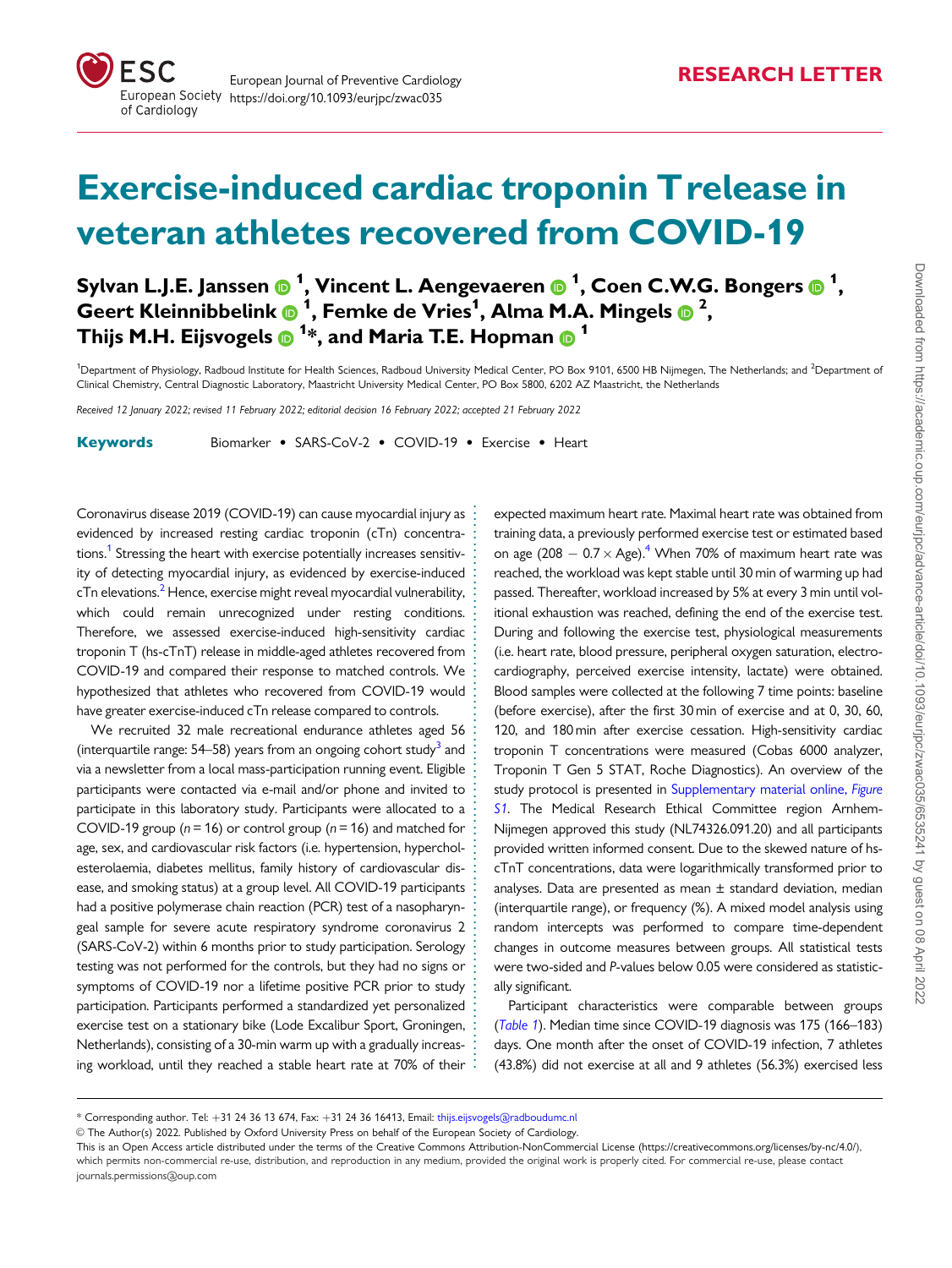| <b>PARTICIPANT CHARACTERISTICS</b>           | Total ( $n = 32$ ) | COVID-19 group $(n = 16)$ | Control group $(n = 16)$ | P-value      |
|----------------------------------------------|--------------------|---------------------------|--------------------------|--------------|
| Age, years                                   | 56 (54–58)         | $54(53-61)$               | 57 (55-58)               | 0.18         |
| Height, cm                                   | $182 \pm 6$        | $182 \pm 6$               | $184 \pm 6$              | 0.19         |
| Body mass, kg                                | $88.3 \pm 10.4$    | $86.9 \pm 10.7$           | $89.8 \pm 10.1$          | 0.44         |
| BMI, $kg/m2$                                 | $26.7 \pm 3.0$     | $26.7 \pm 3.4$            | $26.7 \pm 2.5$           | 0.97         |
| Blood pressure                               |                    |                           |                          |              |
| Systolic, mmHg                               | $140 \pm 13$       | $139 \pm 14$              | $140 \pm 11$             | 0.81         |
| Diastolic, mmHg                              | $88 \pm 9$         | $87 + 7$                  | $88 \pm 10$              | 0.70         |
| Resting heart rate, b.p.m.                   | $62 \pm 10$        | $63 \pm 7$                | $60 \pm 12$              | 0.24         |
| Expected maximal heart rate, b.p.m.          | $172 \pm 11$       | $174 + 9$                 | $169 \pm 11$             | 0.15         |
| Cardiovascular risk factors                  | 10(31.3)           | 5(31.3)                   | 5(31.3)                  | 1.00         |
| Hypertension, n (%)                          | 2(6.3)             | 1(6.3)                    | 1(6.3)                   | 1.00         |
| Hypercholesterolaemia, n (%)                 | 8(25.0)            | 4(25)                     | 4(25)                    | 1.00         |
| Statin users, n (%)                          | 5(15.6)            | 1(6.3)                    | 4(25)                    | 0.33         |
| Diabetes mellitus, n (%)                     | 0(0.0)             | 0(0.0)                    | 0(0.0)                   | $\mathbf{a}$ |
| Family history of CV disease, n (%)          | 2(6.3)             | 1(6.3)                    | 1(6.3)                   | 1.00         |
| Smoking                                      |                    |                           |                          |              |
| Current or stopped $\leq$ 2 years ago, n (%) | 0(0.0)             | 0(0.0)                    | 0(0.0)                   | $\rm{a}$     |
| Baseline blood tests                         |                    |                           |                          |              |
| hs-cTnT, ng/L                                | $6.8(5.6 - 8.8)$   | $6.6(5.3 - 7.9)$          | $7.5(5.9-9.9)$           | 0.15         |
| >LoD (2.85 ng/L), n (%)                      | 32 (100)           | 16 (100)                  | 16 (100)                 | $\mathbf{a}$ |
| >URL (14 ng/L), n (%)                        | 0(0.0)             | 0(0.0)                    | 0(0.0)                   | $\rm{a}$     |
| <b>EXERCISE TEST PERFORMANCE</b>             |                    |                           |                          |              |
| Exercise duration, min                       | 72.1 (63.5-84.1)   | 72.1 (63.4-77.7)          | 73.0 (64.7-91.3)         | 0.56         |
| Peak HR, b.p.m.                              | $167 \pm 14$       | $167 \pm 13$              | $167 \pm 14$             | 0.98         |
| Exercise intensity, %HR <sub>max</sub>       | $97.1 \pm 6.1$     | $95.6 \pm 6.4$            | $98.7 \pm 5.6$           | 0.15         |
| Maximal workload, W                          | $207 \pm 42$       | $189 \pm 39$              | $224 \pm 38$             | 0.016        |
| Maximal workload, W/kg                       | $2.37 \pm 0.54$    | $2.22 \pm 0.59$           | $2.52 \pm 0.45$          | 0.13         |
| Lactate 2 min post-exercise, mmol/L          | $10.1 \pm 4.0$     | $9.9 \pm 2.8$             | $10.3 \pm 5.1$           | 0.93         |
| Maximal RPE                                  | 19 (18-20)         | $19(17-20)$               | 19 (19-20)               | 0.12         |

<span id="page-2-0"></span>Table 1 Baseline characteristics and exercise test performance, total and split for different study groups

%Hrmax, percentage of expected maximal heart rate; BMI, body mass index; CV, cardiovascular; HR, heart rate; hs-cTnT, high-sensitive cardiac troponin T; LoD, limit of detection; Maximal W/kg, maximal workload per kilogram of body weight; RPE, rating of perceived exertion scale (6 = very, very light–20 = maximal exertion); URL, 99% upper reference limit.

> . . . . . . . . . . . . . . . . . . . . . . . . . . . . . . . . . . . . . . . . . . . . . . . . . . . . . .

<sup>a</sup>Statistics could not be computed because this condition was absent/prevalent in all participants.

due to persisting symptoms. The exercise test lasted 72.1 (63.5–84.1) min with a peak heart rate of  $167 \pm 14$  b.p.m. (97.1  $\pm$  6.1% of HR<sub>max</sub>), which did not differ between groups ([Figure 1](#page-3-0)). Maximal workload was significantly lower for the COVID-19 vs. control group (189± 39 W vs.  $224 \pm 38$  W,  $P = 0.016$ ).

Baseline hs-cTnT concentrations did not differ between the COVID-19 [6.6 (5.3–7.9) ng/L] and control group [7.5 (5.9–9.9) ng/L,  $P = 0.15$ ]. High-sensitivity cardiac troponin T increased during and after exercise in the COVID-19 group [6.6 (5.3–7.9) ng/L to 13.0 (7.3– 17.0) ng/L] and control group [7.5 (5.9–9.9) ng/L to 15.4 (10.3–24.3) ng/L, P< 0.001], and hs-cTnT changes over time did not differ between groups ( $P = 0.73$ ). Peak hs-cTnT concentrations (at 180-min post-exercise) were slightly but significantly lower in the COVID-19 group compared to the control group ( $P = 0.045$ ).

To our knowledge, this is the first controlled study assessing exercise-induced hs-cTnT release in middle-aged athletes who recovered from COVID-19. The magnitude of exercise-induced cTn elevations, timing of peak concentrations and the prevalence of postexercise hs-cTnT concentrations above the upper reference limit align with findings from previous publications.<sup>2,[5](#page-4-0)</sup> These observations show that the intensity and duration of our exercise protocol sufficiently stressed the heart to cause significant increases in hs-cTnT concentrations.

In contrast to our hypothesis, exercise-induced hs-cTnT release did not differ between groups and COVID-19 athletes even demonstrated lower peak hs-cTnT concentrations compared to controls  $(P = 0.045)$ . An explanation may be that exercise exposure was different between groups, which is known to impact exercise-induced cTn elevations.<sup>5</sup> Although, the absolute maximal workload was lower in the COVID-19 group compared to the controls, possibly due to COVID-19-related deconditioning, rating of perceived exertion scale, lactate concentration, exercise duration, and peak heart rate were comparable, which suggests that cardiac workload was similar across groups.

Second, cardiac involvement of COVID-19 may be less prominent than assumed. Rajpal et  $al^6$  $al^6$  found myocarditis in up to 15% of young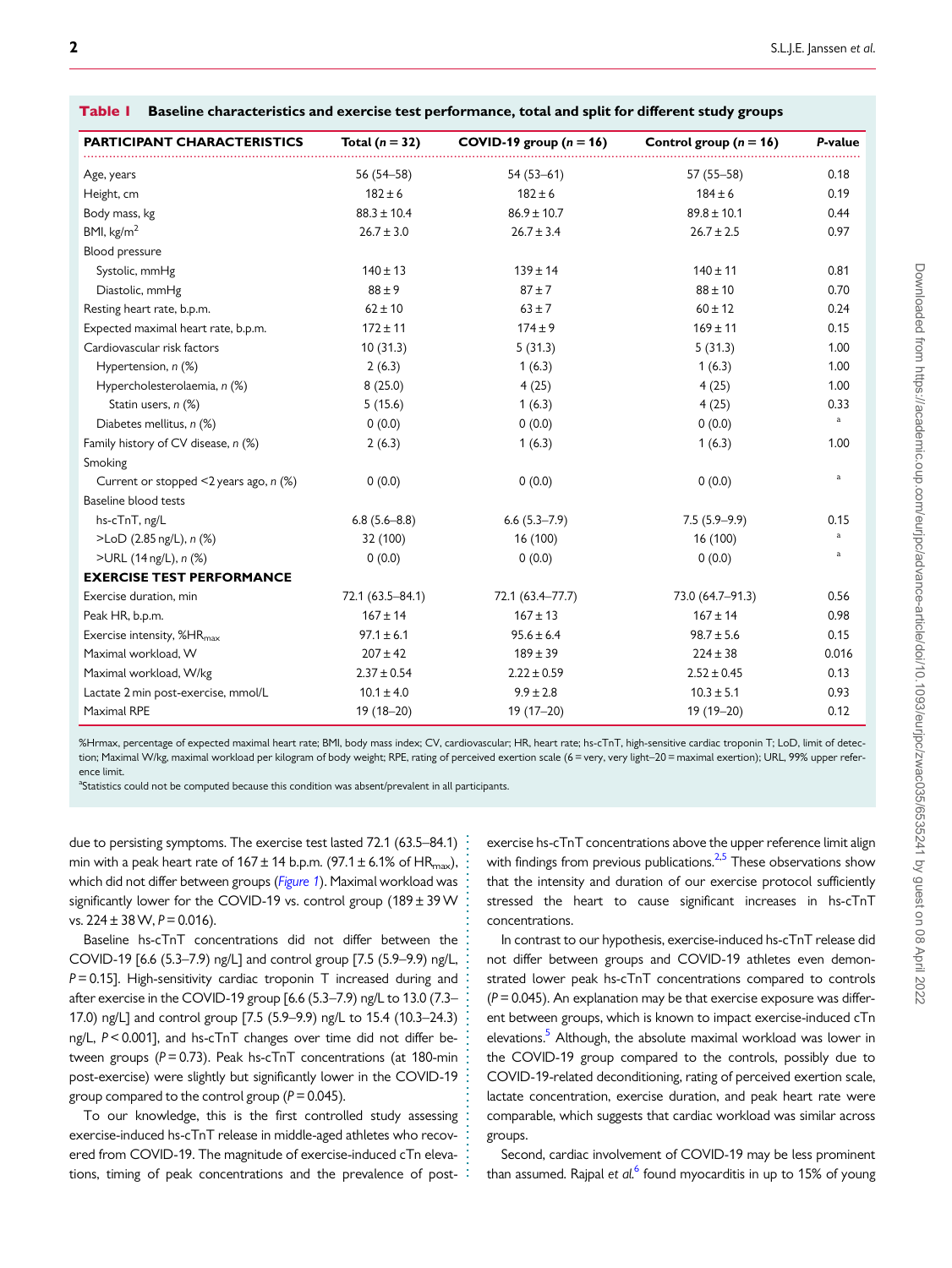<span id="page-3-0"></span>

Figure I Exercise-induced changes in hs-cTnT concentrations and physiological changes during exercise. No differences in changes in hs-cTnT concentrations were observed over time between the COVID-19 and control group ( $P = 0.73$ ), but average and peak hs-cTnT concentrations were significantly lower in the COVID-19 vs. control group (P = 0.045) (A). Changes in individual hs-cTnT concentrations for the COVID-19 group (in red, B) and the control group (in blue, C) over time, with the group median in black. Time-dependent changes in blood pressure (D), heart rate (E), and percentage of maximal heart rate (F) for the COVID-19 group (in red) and control group (in blue). % of HRmax, percentage of expected maximal heart rate; HR, heart rate; hs-cTnT, high-sensitivity cardiac troponin T; SBP/DBP, systolic/diastolic blood pressure, respectively; URL, 99% upper reference limit of 14.0 ng/L. hs-cTnT concentrations are presented at baseline (B0), after 30 min of warm up exercise (E30), and at  $t = 0$ ,  $t = 30$ ,  $t = 60$ ,  $t = 120$ , and t = 180 min after exercise cessation (P0, P30, P60, P120, and P180, respectively). Physiological data are presented at screening (Scr), at 0%, 20%, 40%, 60%, 80%, and 100% completion of the exercise test, and at  $t = 2$ ,  $t = 30$ ,  $t = 60$ ,  $t = 120$ , and  $t = 180$  min after exercise cessation.

. . . . . . . . . . . . . . . . . . . . . . . . . . . . . . . . . . . . . . .

to the current knowledge that even in middle-aged athletes hs-c I n I<br>; release was similar between athletes recovered from COVID-19 and . competitive athletes with COVID-19. However, previous studies did not include controls and were prone to several forms of bias, which may have led to overreporting of the prevalence of COVID-19- induced cardiac involvement.<sup>[7](#page-4-0)</sup> Indeed, two large registries reported cTn elevations at rest and/or inflammatory heart disease in <1% of athletes.<sup>8,9</sup> Furthermore, a controlled cardiac magnetic resonance (CMR) study found definite signs of myocarditis in only 1.4% of athletes.<sup>10</sup> In addition, a recent systematic review concluded that athletes have an overall low risk (0–5%) of pericardial/myocardial involvement after recovery from COVID-19.<sup>[11](#page-4-0)</sup> However, these studies $8-11$  were conducted in young athletes (20–25 years), whereas it is known that COVID-19 is most severe at higher age. Findings from our study add to the current knowledge that even in middle-aged athletes hs-cTnT

control subjects, both at rest and following an acute bout of vigorousintensity endurance exercise.

Third, our participants were very fit and mostly had only mild to moderate symptoms. Only 1 out of 16 athletes (6.3%) required hospital admission due to COVID-19 symptoms and all were able to finish a 1–1.5 h exercise test. Possibly, more severely affected individuals might have shown more signs of cardiac involvement,<sup>12</sup> which could have led to exaggerated exercise-induced hs-cTnT elevations.

This study has several limitations. First, we did not measure hscTnT concentrations during COVID-19, which makes it harder to quantify the full magnitude of (potential) cardiac involvement at that time. Second, no cardiac imaging was available of (potential) COVID-19-induced myocardial injury. However, resting hs-cTnT concentrations significantly correlate with CMR findings $^{13}$  and troponin